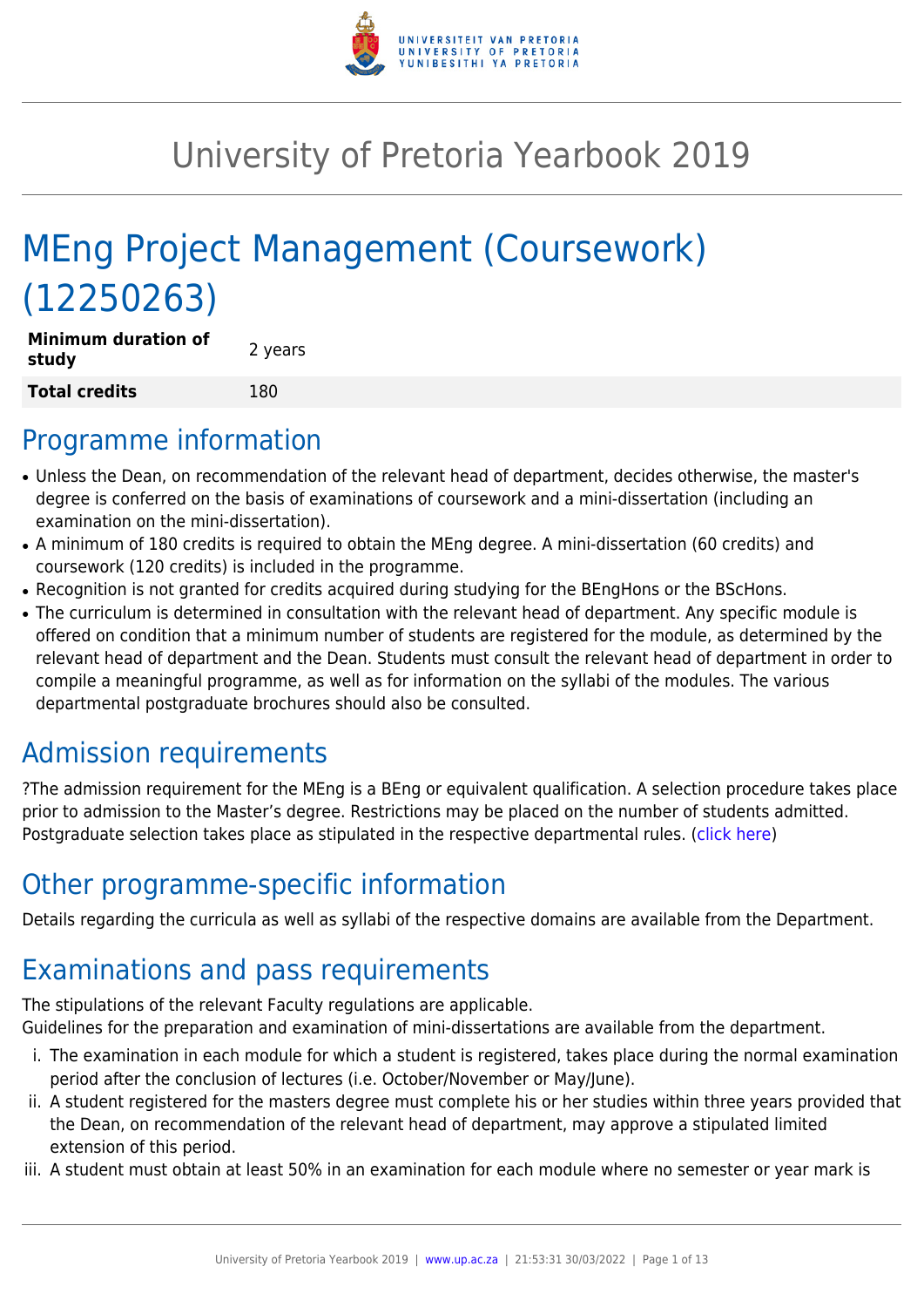

required. A module may only be repeated once.

- iv. In modules where semester or year marks are awarded, a minimum examination mark of 40% and a final mark of 50% is required.
- v. No supplementary or special examinations are granted at postgraduate level.

## Research information

A student must by means of a mini-dissertation prove that he or she is capable of planning, instituting and executing a scientific investigation. As part of the examination a student must submit an article and present at the final year symposium. The article should be based on the research that the student has conducted for the dissertation and be approved by the supervisor. Conferment of the degree may be made subject to compliance with the stipulations of this regulation.

## Pass with distinction

A student who completes the master's degree on grounds of coursework and a mini-dissertation, passes with distinction if a weighted average mark of at least 75% is obtained in the first 180 credits obtained for the degree provided that 60 of these credits are allocated to the mini-dissertation. However, the degree is not awarded with distinction should a student fail any of these modules (excluding modules which have been timeously discontinued). The degree is also not awarded with distinction if a student obtains less than 70% for the minidissertation. The degree must be completed within the prescribed study period.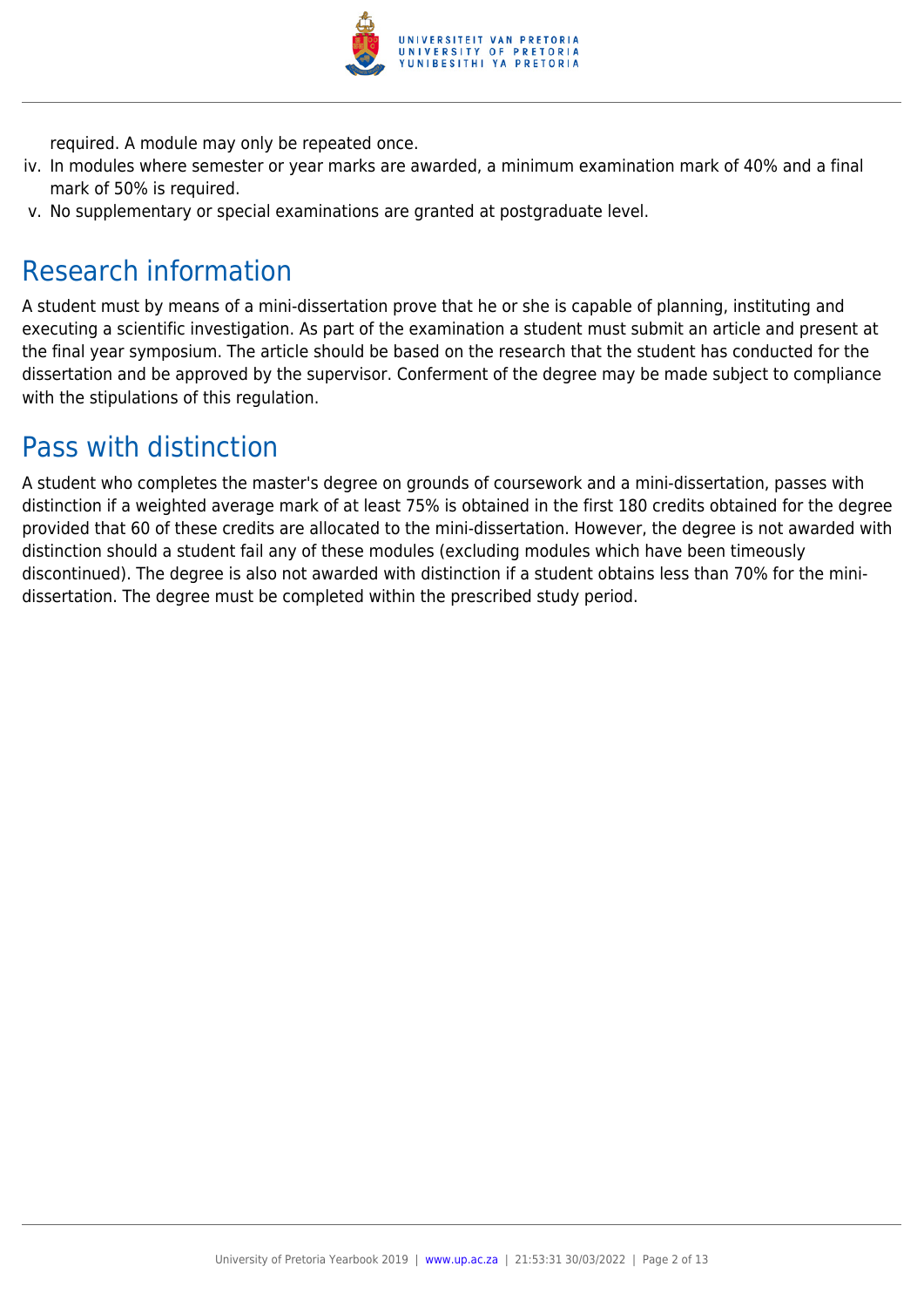

## Curriculum: Year 1

**Minimum credits: 180**

### **Core modules**

### **Mini-dissertation 899 (IGB 899)**

| <b>Module credits</b>         | 90.00                                 |
|-------------------------------|---------------------------------------|
| <b>Prerequisites</b>          | No prerequisites.                     |
| <b>Language of tuition</b>    | Module is presented in English        |
| <b>Department</b>             | Engineering and Technology Management |
| <b>Period of presentation</b> | Year                                  |

### **Module content**

A research project on a topic of the student's choice from any of the modules offered by the Graduate School of Technology Management is done. The work takes place under the supervision of a study leader (project adviser). In addition to the satisfactory completion of the report itself, the student also has to prepare an article based on the project and present it at the final-year symposium held during November each year. Evaluation is based on the report content, article, as well as the presentation. A follow-up symposium is also held during May in the next year.

### **Project organisation 801 (IHR 801)**

| <b>Module credits</b>         | 10.00                                 |
|-------------------------------|---------------------------------------|
| <b>Prerequisites</b>          | No prerequisites.                     |
| <b>Contact time</b>           | 20 contact hours per semester         |
| Language of tuition           | Module is presented in English        |
| <b>Department</b>             | Engineering and Technology Management |
| <b>Period of presentation</b> | Semester 1 or Semester 2              |

### **Module content**

This module takes an in-depth look at the conscious and unconscious human dynamics that affect the performance of project teams. The importance and complexity of the project manager's leadership role in containing and transforming anxiety into creative and productive energy is emphasised. The systemic relatedness between project teams and the social systems (organisation, industry, nation state) they form part of, and what this asks of the project manager, are explored. The module looks at the dynamics of authority, delegation, roles, boundaries, change, diversity, inclusion and exclusion and how the less obvious dimensions of these dynamics can be observed and responded to. The idea of the system-in-the-mind and how this influences the 'mind-of-the-system' is studied and experienced in class. The module draws on literature form the fields of organisational behaviour, leadership, systems psychodynamics and group relations. The module consists of selfstudy, experiential discussions in class, group work and individual work.

### **Project planning 802 (IMP 802)**

**Module credits** 10.00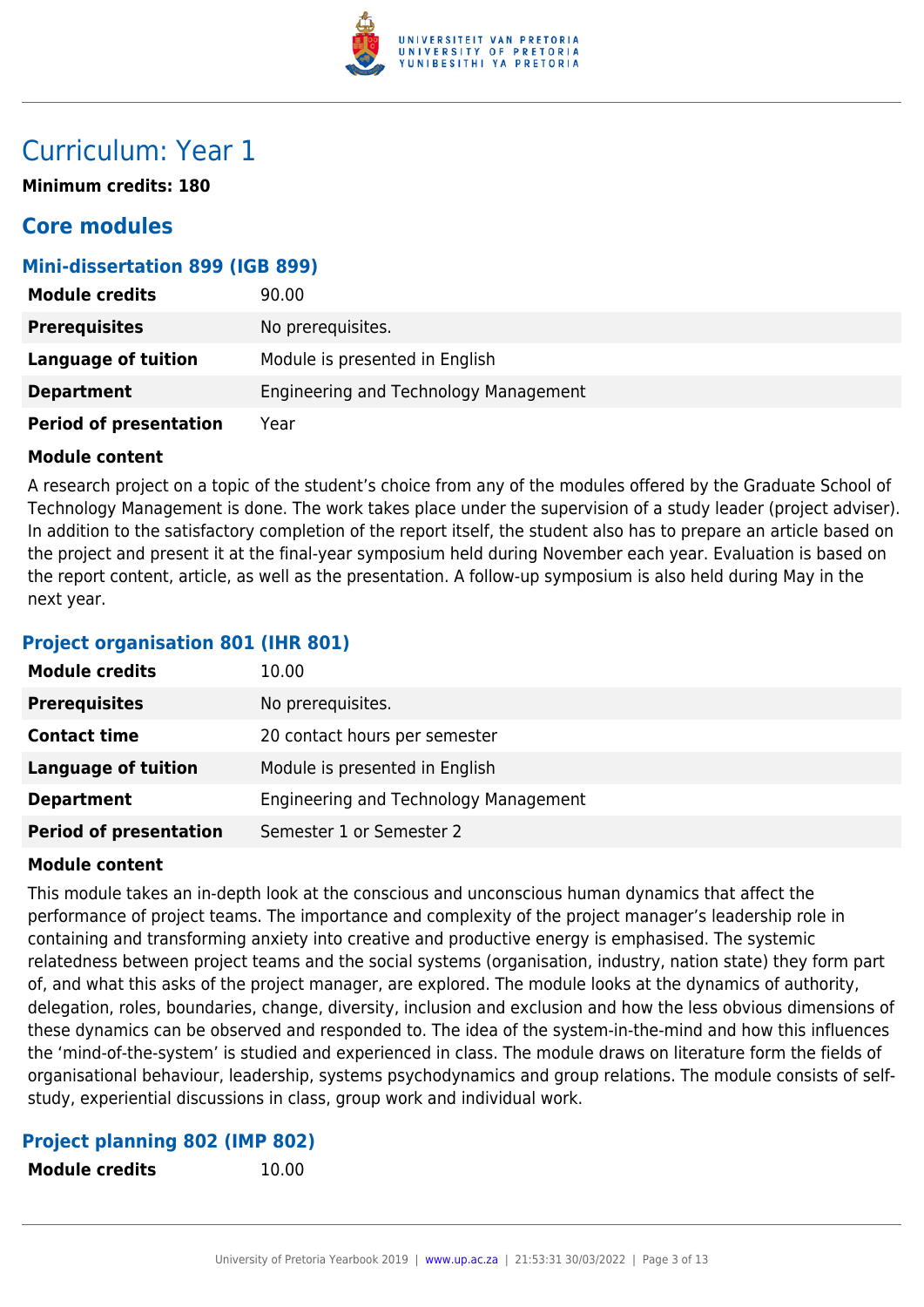

| <b>Prerequisites</b>          | No prerequisites.                     |
|-------------------------------|---------------------------------------|
| <b>Contact time</b>           | 20 contact hours per semester         |
| Language of tuition           | Module is presented in English        |
| <b>Department</b>             | Engineering and Technology Management |
| <b>Period of presentation</b> | Semester 1 or Semester 2              |

Project Planning introduces the learner to the basic concepts of project management. This module will set the scene for the rest of the MPM programme and addresses project management principles, standards, guidelines, institutes, certifications, professionalism and best practices. Defining and designing a project life-cycle is discussed followed by the process of initiating and planning a project. The importance of a well-defined scope statement and work-breakdown structure are explained which will include needs analysis, user requirement definitions and systems thinking. Time management remains integral with different scheduling techniques addressed and applied. The last part of the module provides an overview of the module to follow and how each will fit into the total discipline of project management.

### **Finance and cost management 802 (IPF 802)**

| <b>Module credits</b>         | 10.00                                 |
|-------------------------------|---------------------------------------|
| <b>Prerequisites</b>          | No prerequisites.                     |
| <b>Contact time</b>           | 20 contact hours per semester         |
| Language of tuition           | Module is presented in English        |
| <b>Department</b>             | Engineering and Technology Management |
| <b>Period of presentation</b> | Semester 1 or Semester 2              |

### **Module content**

The role of the engineer is to apply the wealth of scientific knowledge to produce products and services for the benefit of mankind. A design can demonstrate excellence in technical achievements but if the end user cannot afford it, the whole project will be one of futility. Taking into account the vast sums of money involved in the design, development of products and establishment of production facilities, poorly managed projects can seriously damage the profitability and survival of a company.

This module creates an opportunity for the learner to be acquainted with the theoretical principles and practical applications of finance and cost management aspects as applied to projects and programmes. To achieve this objective, it is necessary to:

- Firstly, clarify the study field of engineering economics and its function in the decision-making process,
- Secondly, to understand the elementary principles of cost estimation, allocation of cost elements and, financial risk management,
- Thirdly, to understand the cost control principles in the management of a project or programme

### **Procurement and contract management 801 (IPJ 801)**

| <b>Module credits</b> | 10.00             |
|-----------------------|-------------------|
| <b>Prerequisites</b>  | No prerequisites. |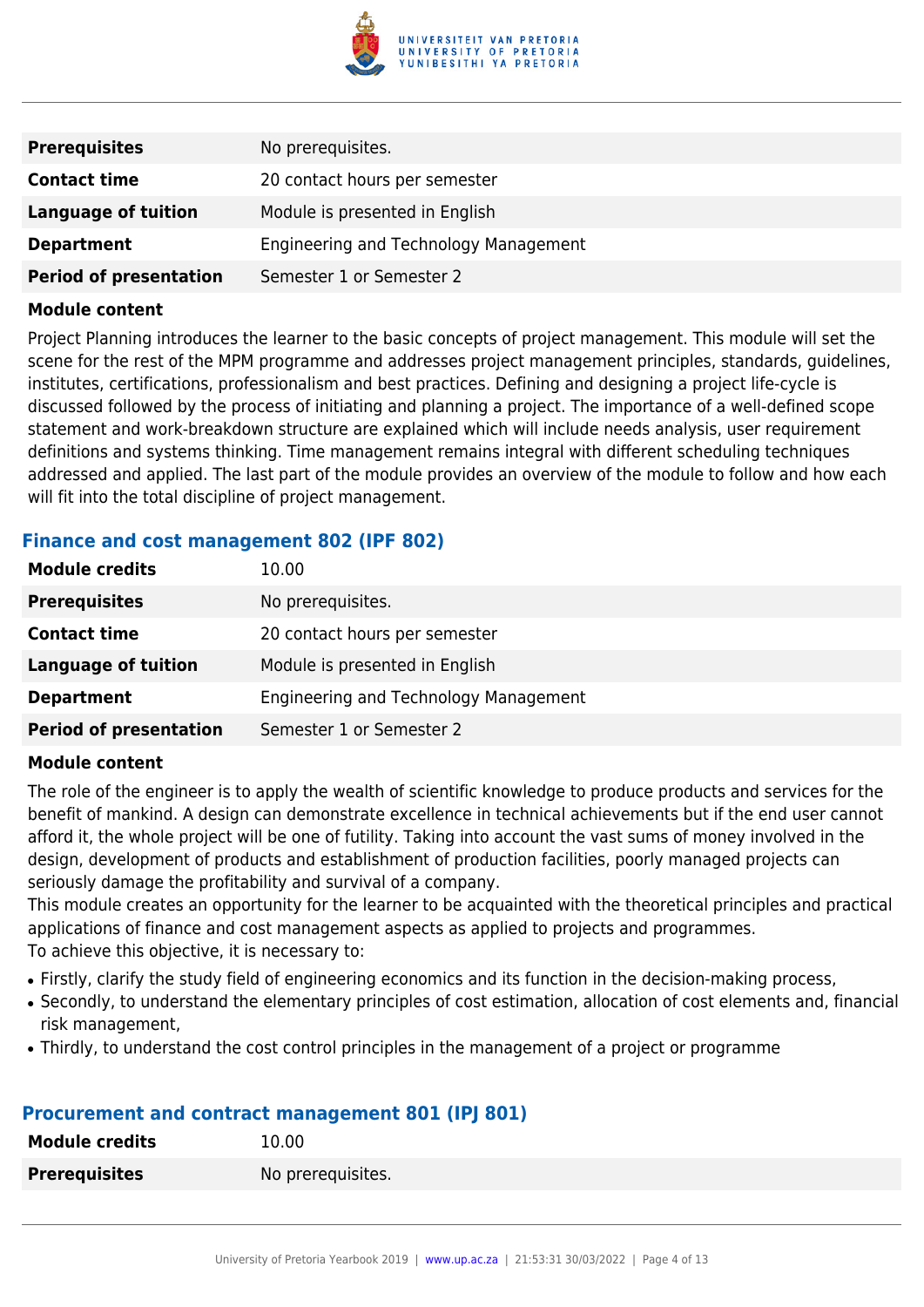

| <b>Contact time</b>           | 20 contact hours per semester         |
|-------------------------------|---------------------------------------|
| Language of tuition           | Module is presented in English        |
| <b>Department</b>             | Engineering and Technology Management |
| <b>Period of presentation</b> | Semester 1 or Semester 2              |

Most projects contract out some if not all project work to other organisations or internally. Procurement is the process of selecting, contracting and acquiring goods, services or works from an external source and is thus a vital part of project management. The objective of this module is that learners are able to select and apply a meaningful and sensible procurement strategy appropriate to the project. Topics to be covered include the procurement decision; law of contract, the procurement process; various aspects of procurement planning such as procurement methods, source selection, risk allocation, contracting strategies, contract payment types, standard forms of contract; control and dispute resolution.

### **Information technology and service project management 803 (IPK 803)**

| <b>Module credits</b>         | 10.00                                 |
|-------------------------------|---------------------------------------|
| <b>Prerequisites</b>          | No prerequisites.                     |
| <b>Contact time</b>           | 20 contact hours per semester         |
| <b>Language of tuition</b>    | Module is presented in English        |
| <b>Department</b>             | Engineering and Technology Management |
| <b>Period of presentation</b> | Semester 1 or Semester 2              |

### **Module content**

IT and service project management looks at the process of planning, organising and executing projects that achieve an organisations' specific information technology (IT) and/or service goals. Given the growth of these two industries, the objective of this module is that learners gain a practical and theoretical foundation for managing IT and service projects, while also being exposed to the latest trends, innovations and techniques (e.g. Agile) in these two related management fields. At the completion of this module learners will have gained the knowledge and skills to lead effectively and creatively by using systems thinking to solve challenges in IT product and/or service design, development, and innovation.

### **Risk management 801 (IRI 801)**

| <b>Module credits</b>         | 10.00                                 |
|-------------------------------|---------------------------------------|
| <b>Prerequisites</b>          | No prerequisites.                     |
| <b>Contact time</b>           | 20 contact hours per semester         |
| <b>Language of tuition</b>    | Module is presented in English        |
| <b>Department</b>             | Engineering and Technology Management |
| <b>Period of presentation</b> | Semester 1 or Semester 2              |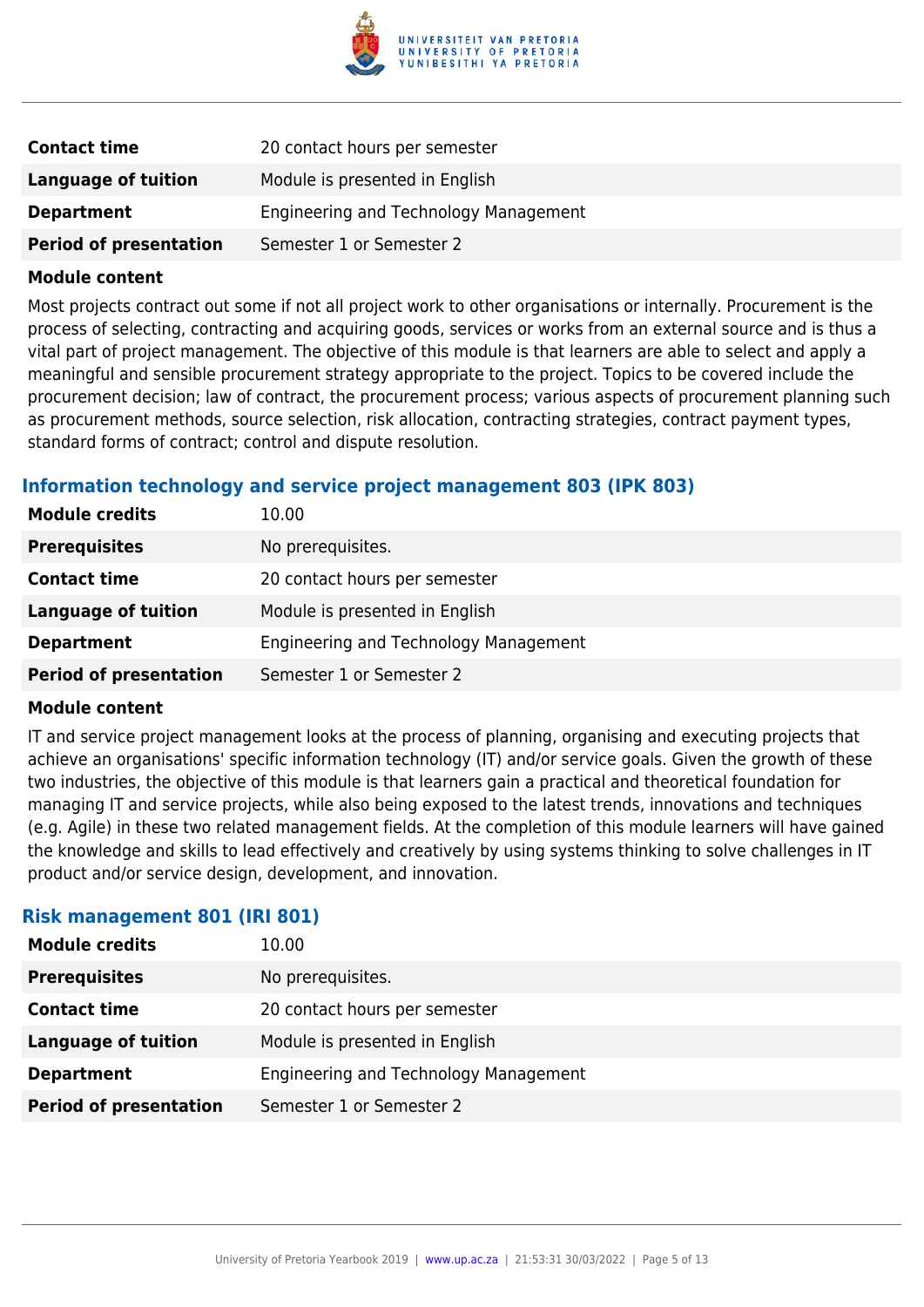

This module focuses on insight in the field of risk management and the application of the basic principles of risk identification, assessment, treatment and control in the business enterprise and also systems technology innovation and project management. Theory and practice are important and a number of case studies are used to illustrate the application of risk management in various functional areas of the enterprise. Risk can be defined as "the presence of adverse events or conditions that can threaten the survival of the system, or prevent the objectives of the system to be achieved". All systems including project or technology systems, natural and human-made, are exposed to risk and this risk should be managed in a responsible way by any business enterprise. The risk exposure of modern organisations is increasing due to complex technical systems, resource structures, processes and interactions. The risk management process involves establishing the goals and objectives for the organisation or functional unit, identifying the risks, quantifying and prioritising the risks, developing responses to the high priority risks, and monitoring the operations. Business enterprises in the manufacturing and service industries have a number of functional areas and processes that are interlinked. Risk management and decision analysis are therefore applied in development of new products or services, operations, maintenance, projects, safety and security. The module also includes aspects of detailed risk analysis such as risk simulation, etc.

### **Project systems engineering 802 (ISE 802)**

| <b>Module credits</b>         | 10.00                                 |
|-------------------------------|---------------------------------------|
| <b>Prerequisites</b>          | No prerequisites.                     |
| <b>Contact time</b>           | 20 contact hours per semester         |
| <b>Language of tuition</b>    | Module is presented in English        |
| <b>Department</b>             | Engineering and Technology Management |
| <b>Period of presentation</b> | Semester 1 or Semester 2              |

### **Module content**

The PSE process is discussed within the context of the technology-based enterprise. The first objective is to conceptualise and model a tech-based enterprise in terms of core business processes and the interaction amongst them. SE processes are hence understood in the context of the project and organisation. The concepts of "system, project and process" are explained.

The design and development of the total system for the total system life-cycle, taking into account the requirements of all stakeholders is the heart of PSE.

All stakeholders and their requirements are identified, described and managed over time. The system life-cycle stages/phases and related system design processes are focused upon. A number of SE topics, e.g. information and configuration management, life-cycle cost, quality of design, downstream "design to" requirements and logistics are touched on. SE planning within the bigger project plan is investigated. The important and integrating role of the project manager to make SE successful, particularly in the early phases of the project, is highlighted.

### **Construction management 803 (KBS 803)**

| <b>Module credits</b> | 10.00                         |
|-----------------------|-------------------------------|
| <b>Prerequisites</b>  | No prerequisites.             |
| <b>Contact time</b>   | 20 contact hours per semester |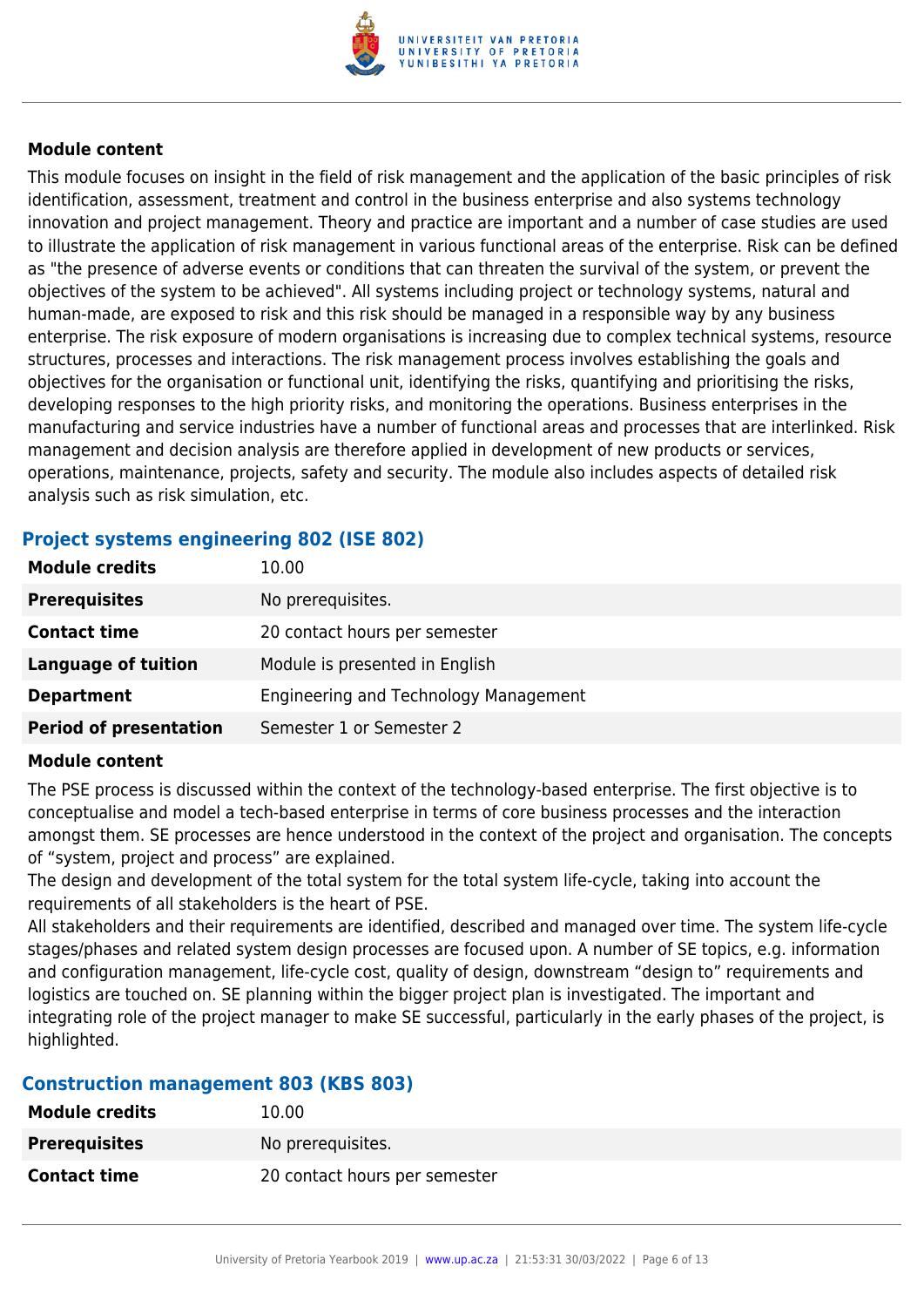

| Language of tuition           | Module is presented in English |
|-------------------------------|--------------------------------|
| <b>Department</b>             | <b>Construction Economics</b>  |
| <b>Period of presentation</b> | Semester 1 or Semester 2       |

The domain addresses the specific needs of the project manager active in the construction industry. An overview of the local and international best practise is provided. Organisational structures and role players within the construction industry are studied. The construction project management life cycle is addressed with specific reference to the design and construction processes.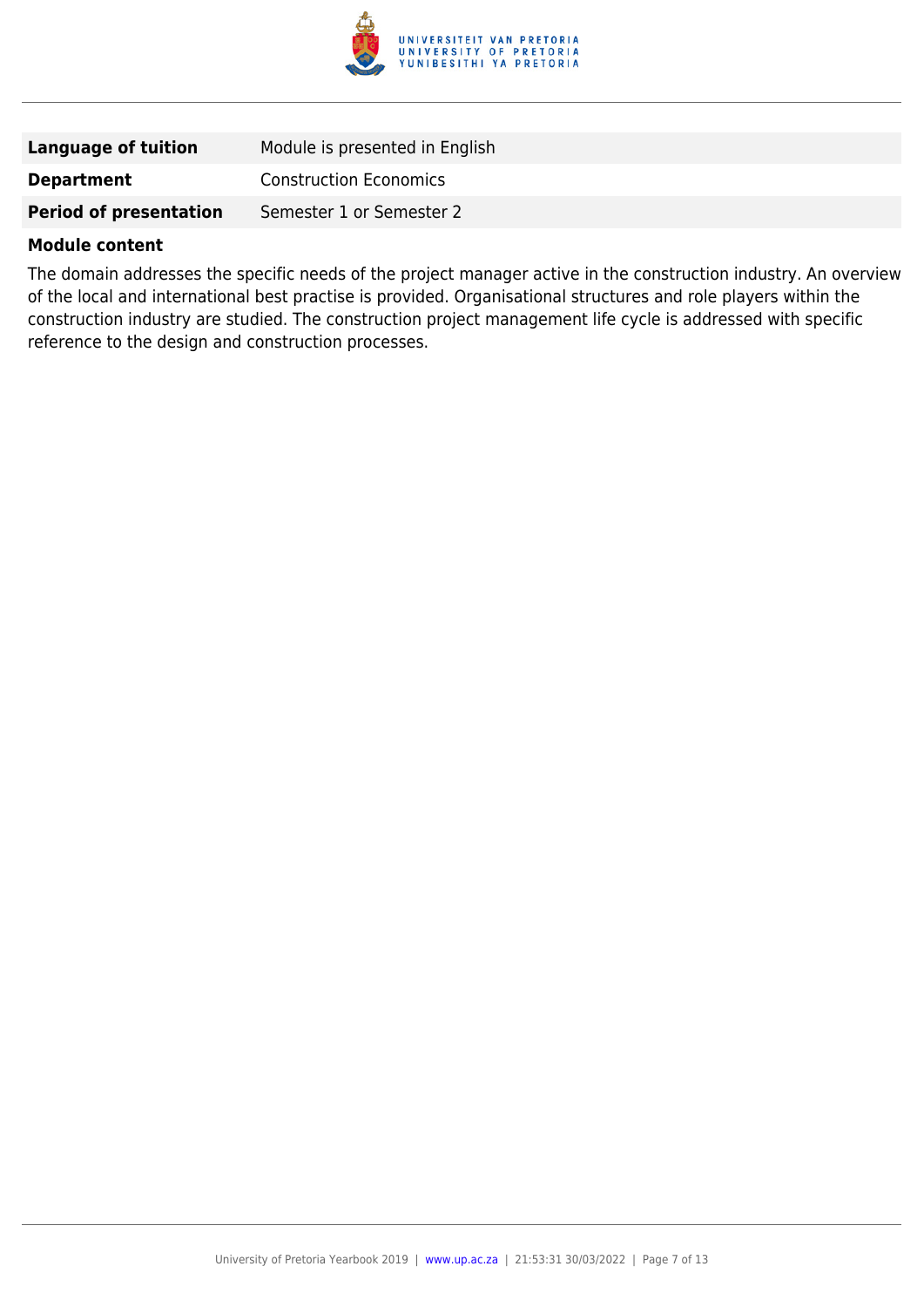

## Curriculum: Final year

**Minimum credits: 100**

### **Core modules**

### **Mini-dissertation 899 (IGB 899)**

| <b>Module credits</b>         | 90.00                                 |
|-------------------------------|---------------------------------------|
| <b>Prerequisites</b>          | No prerequisites.                     |
| Language of tuition           | Module is presented in English        |
| <b>Department</b>             | Engineering and Technology Management |
| <b>Period of presentation</b> | Year                                  |

### **Module content**

A research project on a topic of the student's choice from any of the modules offered by the Graduate School of Technology Management is done. The work takes place under the supervision of a study leader (project adviser). In addition to the satisfactory completion of the report itself, the student also has to prepare an article based on the project and present it at the final-year symposium held during November each year. Evaluation is based on the report content, article, as well as the presentation. A follow-up symposium is also held during May in the next year.

### **Quality and integration management 801 (IQM 801)**

| <b>Module credits</b>         | 10.00                                 |
|-------------------------------|---------------------------------------|
| <b>Prerequisites</b>          | No prerequisites.                     |
| <b>Contact time</b>           | 20 contact hours per semester         |
| <b>Language of tuition</b>    | Module is presented in English        |
| <b>Department</b>             | Engineering and Technology Management |
| <b>Period of presentation</b> | Semester 1 or Semester 2              |

### **Module content**

The module details the quality journey in projects and how all project knowledge areas are integrated into a final project plan to ensure the quality of project management. It further addresses the quality of the project's products through the proper definition of the project business case, scope definition and the breakdown of the project's products into manageable deliverables that will meet stakeholder expectations. Though specification development of the deliverables using quality planning (QP) techniques, the quality metrics or quality measurement criteria for the specification will be established. These criteria will form part of the project's quality assurance plan (QAC) which is integrated with the project's life cycle and schedule as well as management and approval authorities. Quality control (QC) and quality assurance (QA) processes and activities to test, verify and audit product, support as well as managerial processes and deliverables are also discussed and non-conforming elements are recommended for improvement through the use of quality improvement tools and techniques. The use of quality standards and methodologies to enhance the quality of projects is also discussed. The module concludes with the development of an integrated project plan, incorporation all knowledge areas addressed in the different modules of the programme.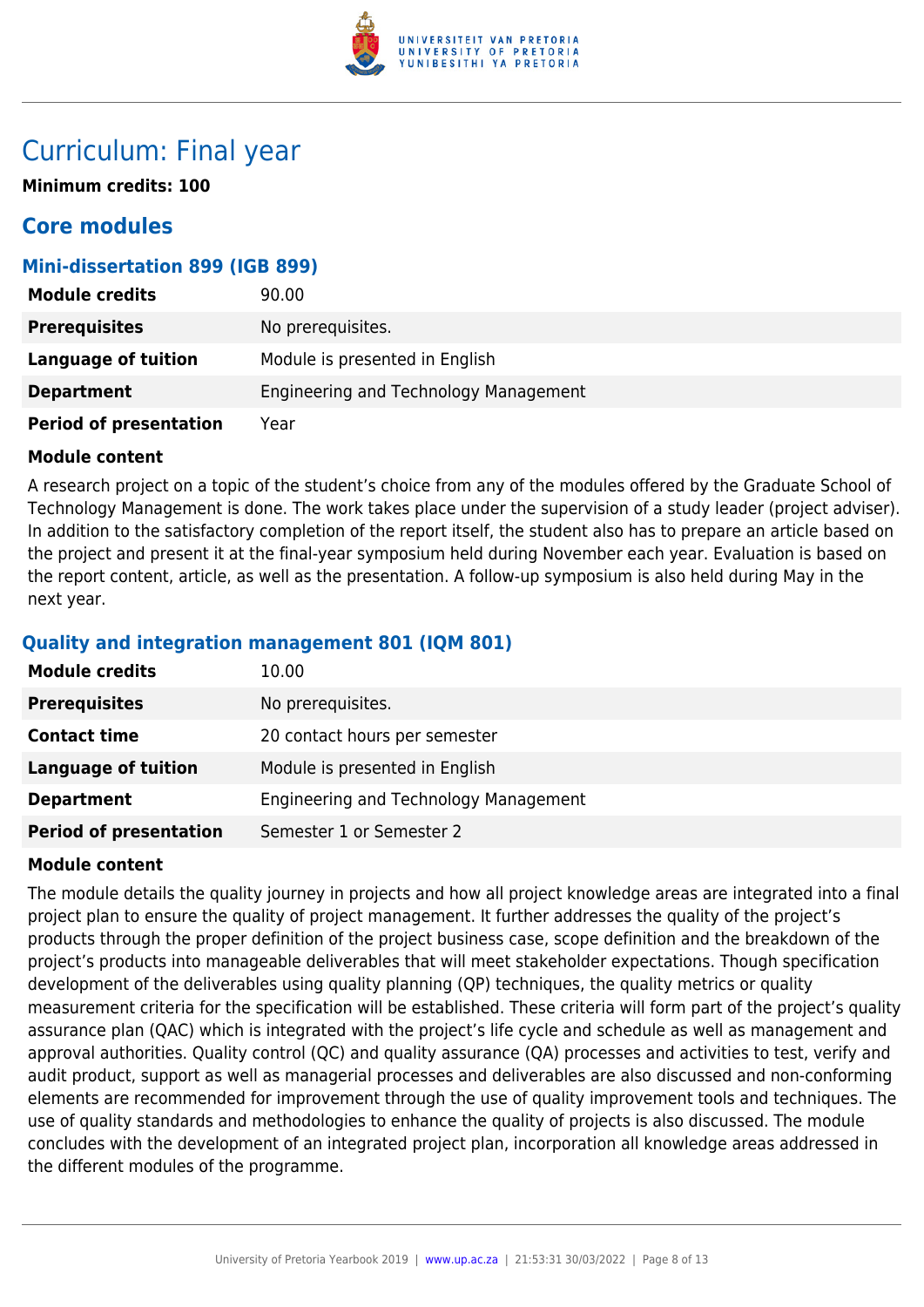

### **Elective modules**

### **Systems thinking 801 (IBI 801)**

| <b>Module credits</b>         | 10.00                                 |
|-------------------------------|---------------------------------------|
| <b>Prerequisites</b>          | No prerequisites.                     |
| <b>Contact time</b>           | 20 contact hours per semester         |
| <b>Language of tuition</b>    | Module is presented in English        |
| <b>Department</b>             | Engineering and Technology Management |
| <b>Period of presentation</b> | Semester 1 or Semester 2              |

### **Module content**

The modern world consists of "systems". This is evident from everyday discussions. Statements such as "The system failed us", or "The national energy system is under pressure" abound. Most people have little or no understanding of what a system is, or how to deal with it. Digging deeper into the concept of "system" leads one to realise that engineers and scientists without any working knowledge of "systems thinking", or as some describe it, "thinking in systems", rarely succeed when attempting to solve the problems of our time mainly because they do not know how to deal with trending patterns. Peter Senge, author of the book The Fifth Discipline and well-known systems thinker, defines systems thinking as "both a thinking skill and a language for understanding and working with complexity". This module will provide you with the know-how and tools to achieve the desired outcomes in your real-world environment, notably when that world includes complex and wicked problems. The real-world in this case includes people as well. This module will challenge almost everything you have been taught to date. After completing this module you will view the world in a different way. You will become a big-picture thinker who can transcend your own discipline with ease. The module includes the history and benefits of systems thinking, systems thinking terminology, managing interrelationships, overview of appropriate tools and methodologies including system dynamics, soft systems methodology, systemigrams, etc. These will be illustrated further by applying them to relevant case studies. This module is the ideal complement to systems engineering, which focuses mainly on hard systems whereas systems thinking focuses on soft systems.

The role of projects in realising (more) sustainable business strategies and a more sustainable society is one of the emerging topics in project management. From the literature on this topic, two types of relationship between sustainability and project management appear: the sustainability of the project's product, the deliverable the project realises, and the sustainability of the project's process of delivering and managing the project. The first relationship, sustainable projects, is well studied and addressed, for example in relationship to eco-design and 'green' construction. The second relationship, sustainable project management, is emerging as a new 'school of thought' in project management.

As project managers play a pivotal role in the sustainability of their projects, this module will discuss the 'why?', 'what?' and 'how?' of sustainable project management. The lectures will discuss the concepts of sustainability, the role of projects in sustainability, the impact of sustainability on project management, the integration of sustainability in the project management process and the structure of a 'Sustainability Management Plan'.

### **Industrial marketing 801 (IIM 801)**

| <b>Module credits</b> | 10.00             |
|-----------------------|-------------------|
| <b>Prerequisites</b>  | No prerequisites. |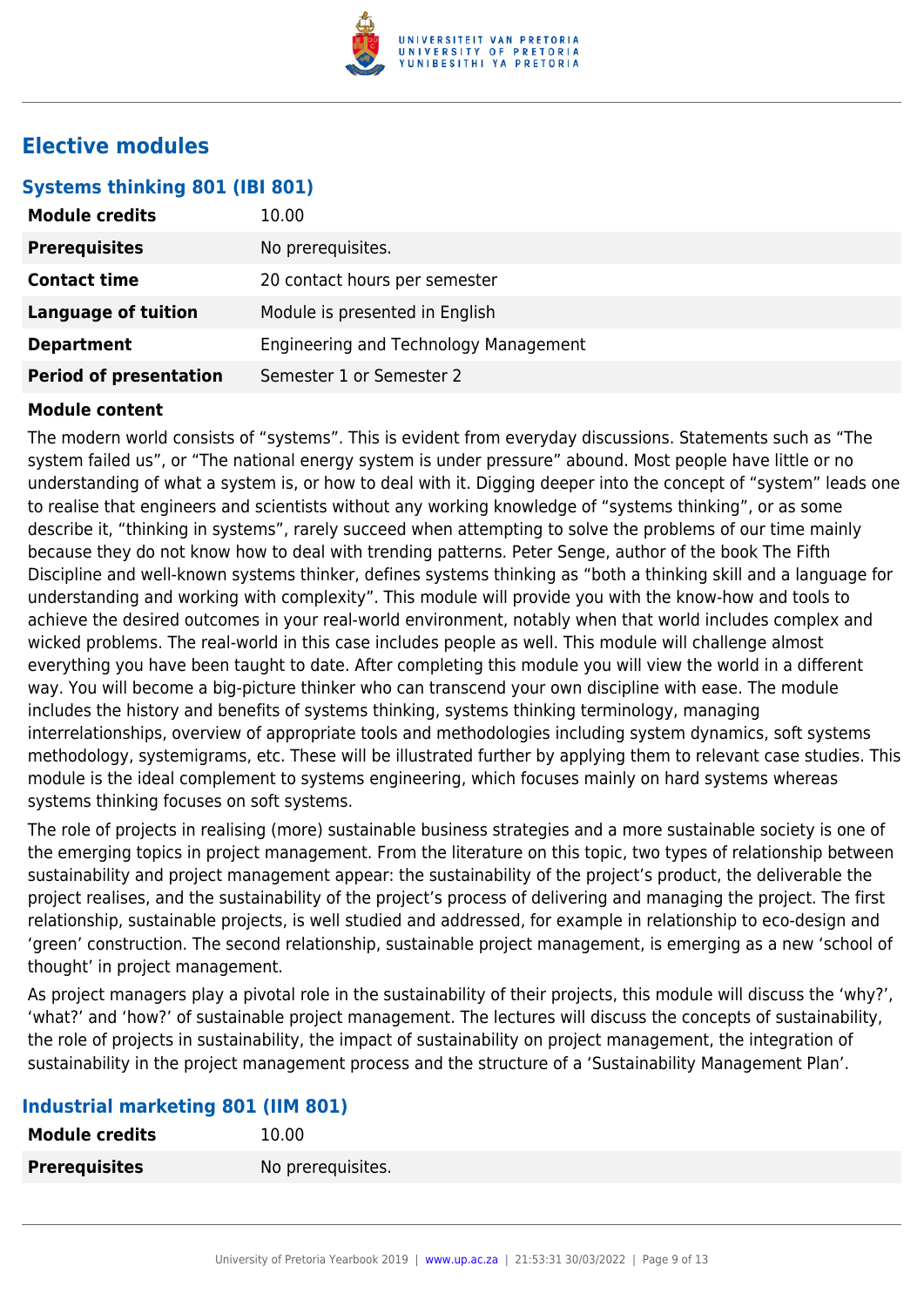

| <b>Contact time</b>           | 20 contact hours per semester         |
|-------------------------------|---------------------------------------|
| Language of tuition           | Module is presented in English        |
| <b>Department</b>             | Engineering and Technology Management |
| <b>Period of presentation</b> | Semester 1 or Semester 2              |

This module will primarily address marketing in the industrial environment, not commercial environment. It is based on the principles of business to business marketing (B2B) as well as services marketing. The primary objective of this module is to provide students from a technology or engineering background with a thorough foundation of basic marketing principles and how it can be applied in practice. The areas of market segmentation, macro and micro market environment, developing a value proposition, and understanding buyer behaviour will be explained. Services marketing will include: service development and design, pricing aspects, how services are delivered, how to manage employees and customers in service delivery, managing demand and supply, marketing communication aspects, building customer relationships and loyalty, and how to recover service failures.

### **Commercialisation and intellectual property 881 (IKG 881)**

| <b>Module credits</b>         | 10.00                                 |
|-------------------------------|---------------------------------------|
| <b>Prerequisites</b>          | No prerequisites.                     |
| <b>Contact time</b>           | 20 contact hours per semester         |
| Language of tuition           | Module is presented in English        |
| <b>Department</b>             | Engineering and Technology Management |
| <b>Period of presentation</b> | Semester 1 or Semester 2              |

### **Module content**

Modern societies increasingly depend on the development and successful commercialisation of new technology that may exist either in the form of knowledge, process, product, service, or combinations of these forms. The module addresses principles and practices required to identify and package technology so as to increase the chance of successful commercialisation. The module highlights the significance of the systems of innovation concept and emphasises the integration of innovation and technology management with entrepreneurial flair in order to facilitate successful commercialisation of technology towards the generation of economic growth, wealth and prosperity. Candidates studying the module will be required to analyse case studies and to carry out a practical exercise.

### **Knowledge and information management 884 (ILB 884)**

| <b>Module credits</b>         | 10.00                          |
|-------------------------------|--------------------------------|
| <b>Prerequisites</b>          | No prerequisites.              |
| <b>Contact time</b>           | 20 contact hours per semester  |
| <b>Language of tuition</b>    | Module is presented in English |
| <b>Department</b>             | <b>Informatics</b>             |
| <b>Period of presentation</b> | Semester 1 or Semester 2       |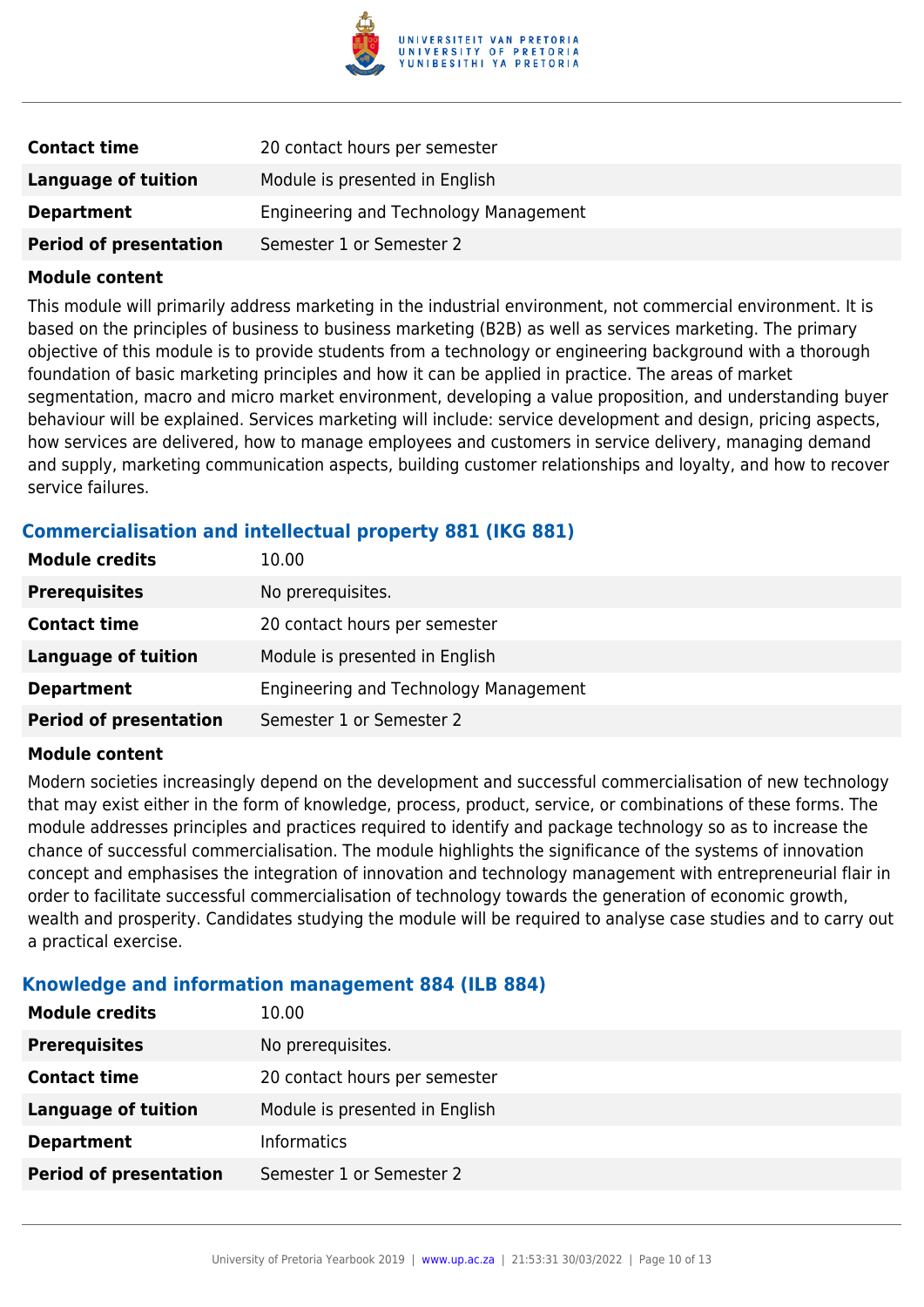

### **Legal aspects 803 (ILC 803)**

| No prerequisites.<br><b>Prerequisites</b>                    |
|--------------------------------------------------------------|
| 20 contact hours per semester<br><b>Contact time</b>         |
| Module is presented in English<br><b>Language of tuition</b> |
| Engineering and Technology Management<br><b>Department</b>   |
| <b>Period of presentation</b><br>Semester 1 or Semester 2    |

### **Module content**

The objective of this module is to present the basic principles of the law with which the project manager has to deal with during the planning and execution of a project. An introduction is presented on the sources of law, the structure of the South African legal system and representatives sources of obligations. The general law of contract is done in great detail with special reference to clauses used in contracts, different types of contracts as well as breach and remedies. Practical examples are given to enable the student to understand how the law is applied in practice. Special attention is then given to the law of purchase and sale and to construction/engineering law (letting and hiring of work). Further attention is also given to aspects of labour law and alternative dispute resolution. Another relevant aspect discussed in less detail is representation (agency).

### **Sustainability 802 (ILE 802)**

| <b>Module credits</b>         | 16.00                                 |
|-------------------------------|---------------------------------------|
| <b>Prerequisites</b>          | No prerequisites.                     |
| <b>Contact time</b>           | 20 contact hours per semester         |
| <b>Language of tuition</b>    | Module is presented in English        |
| <b>Department</b>             | Engineering and Technology Management |
| <b>Period of presentation</b> | Semester 1 or Semester 2              |

### **Module content**

The role of projects in realising (more) sustainable business strategies and a more sustainable society is one of the emerging topics in project management. From the literature on this topic, two types of relationship between sustainability and project management appear: the sustainability of the project's product, the deliverable the project realises, and the sustainability of the project's process of delivering and managing the project. The first relationship, sustainable projects, is well studied and addressed, for example in relationship to eco-design and 'green' construction. The second relationship, sustainable project management, is emerging as a new 'school of thought' in project management.

As project managers play a pivotal role in the sustainability of their projects, this course will discuss the 'why?', 'what?' and 'how?' of sustainable project management. The lectures will discuss the concepts of sustainability, the role of projects in sustainability, the impact of sustainability on project management, the integration of sustainability in the project management process and the structure of a 'Sustainability Management Plan'.

### **New product development 880 (INP 880)**

| <b>Module credits</b> | 10.00             |
|-----------------------|-------------------|
| <b>Prerequisites</b>  | No prerequisites. |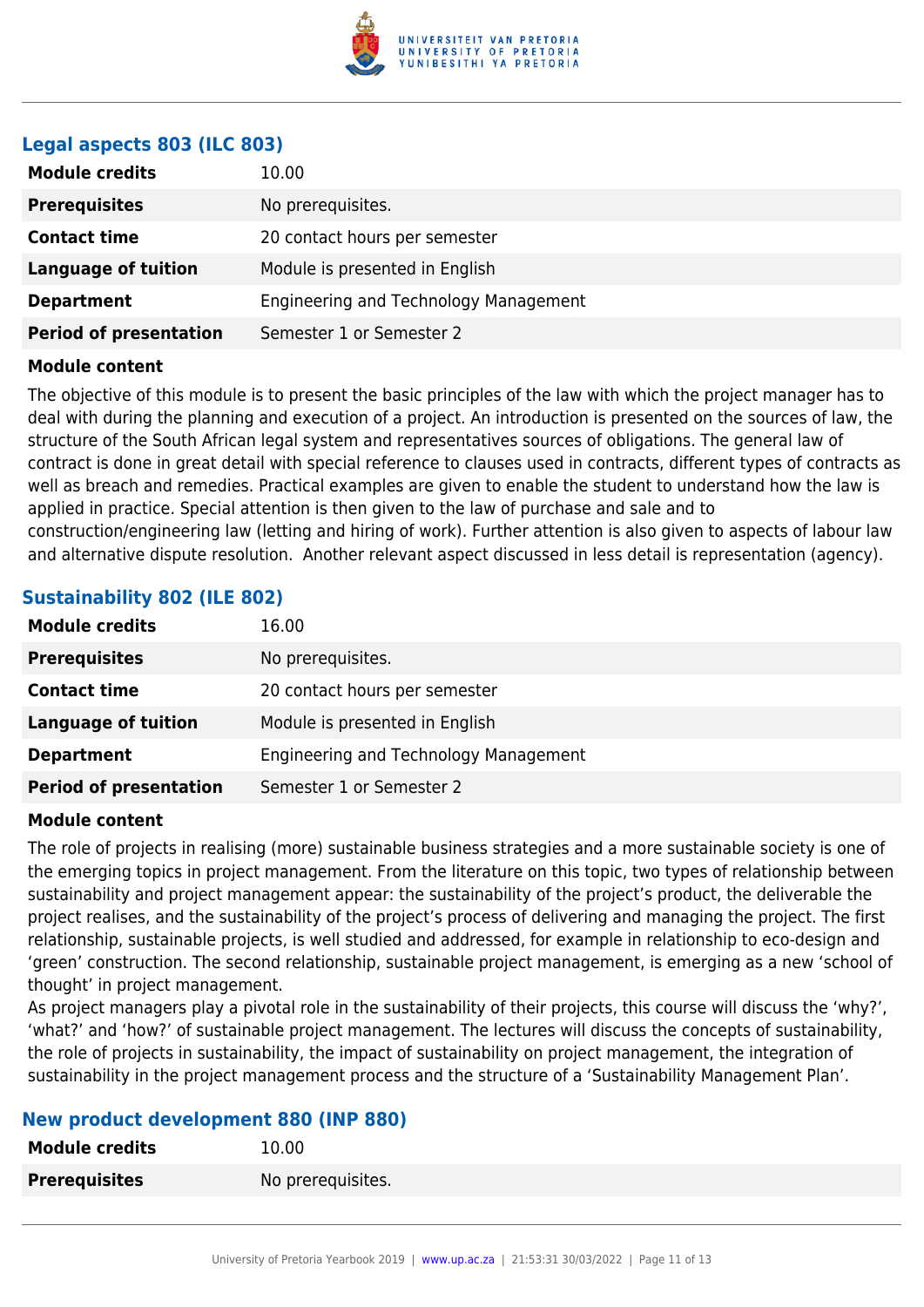

| <b>Contact time</b>           | 20 contact hours                      |
|-------------------------------|---------------------------------------|
| <b>Language of tuition</b>    | Module is presented in English        |
| <b>Department</b>             | Engineering and Technology Management |
| <b>Period of presentation</b> | Semester 1 or Semester 2              |

The development of new products is a key business function. There is always a high risk of failure but the best companies manage to launch successful new products on a continuous basis. The objective of this module is to provide students with the concepts and insight necessary both to do product development and to manage it. The strategies, processes, tools and techniques used by leading-edge companies for new product development are introduced. The module examines different stages of product development, from idea generation to market testing and includes the assessment and selection of appropriate business models. The role and impact of fourth industrial revolution technologies, like rapid prototyping with 3D printing, are also considered. Key questions addressed in the module are: how does product/process development fit into the overall business context; what products, processes, systems or services should be developed; how does one go about developing a new product/process; and how should one measure performance in product/process development and improve? Further selected concepts and topics like design thinking, design management, success factors, relationship to systems engineering, reduction of uncertainty, and software for NPD are also introduced. Although the emphasis is on physical products, many of the concepts covered in the module are equally applicable to service development.

### **New ventures and entrepreneurship 801 (IOE 801)**

| <b>Module credits</b>         | 10.00                                 |
|-------------------------------|---------------------------------------|
| <b>Prerequisites</b>          | No prerequisites.                     |
| <b>Contact time</b>           | 20 contact hours per semester         |
| <b>Language of tuition</b>    | Module is presented in English        |
| <b>Department</b>             | Engineering and Technology Management |
| <b>Period of presentation</b> | Semester 1 or Semester 2              |

### **Module content**

This module aims to provide a wider understanding of the concepts and importance of entrepreneurship and the requirements and processes in commercialising technology-based ventures. The themes include methodology in screening opportunities and understanding the commercialisation process; compiling technology entrepreneurship strategies; product development process and business model

development; understanding and protecting intellectual property; funding options for entrepreneurial ventures, and understanding the scope and content of a business plan.

### **Programme and portfolio management 802 (IPM 802)**

| <b>Module credits</b> | 10.00                          |
|-----------------------|--------------------------------|
| <b>Prerequisites</b>  | No prerequisites.              |
| <b>Contact time</b>   | 20 contact hours per semester  |
| Language of tuition   | Module is presented in English |